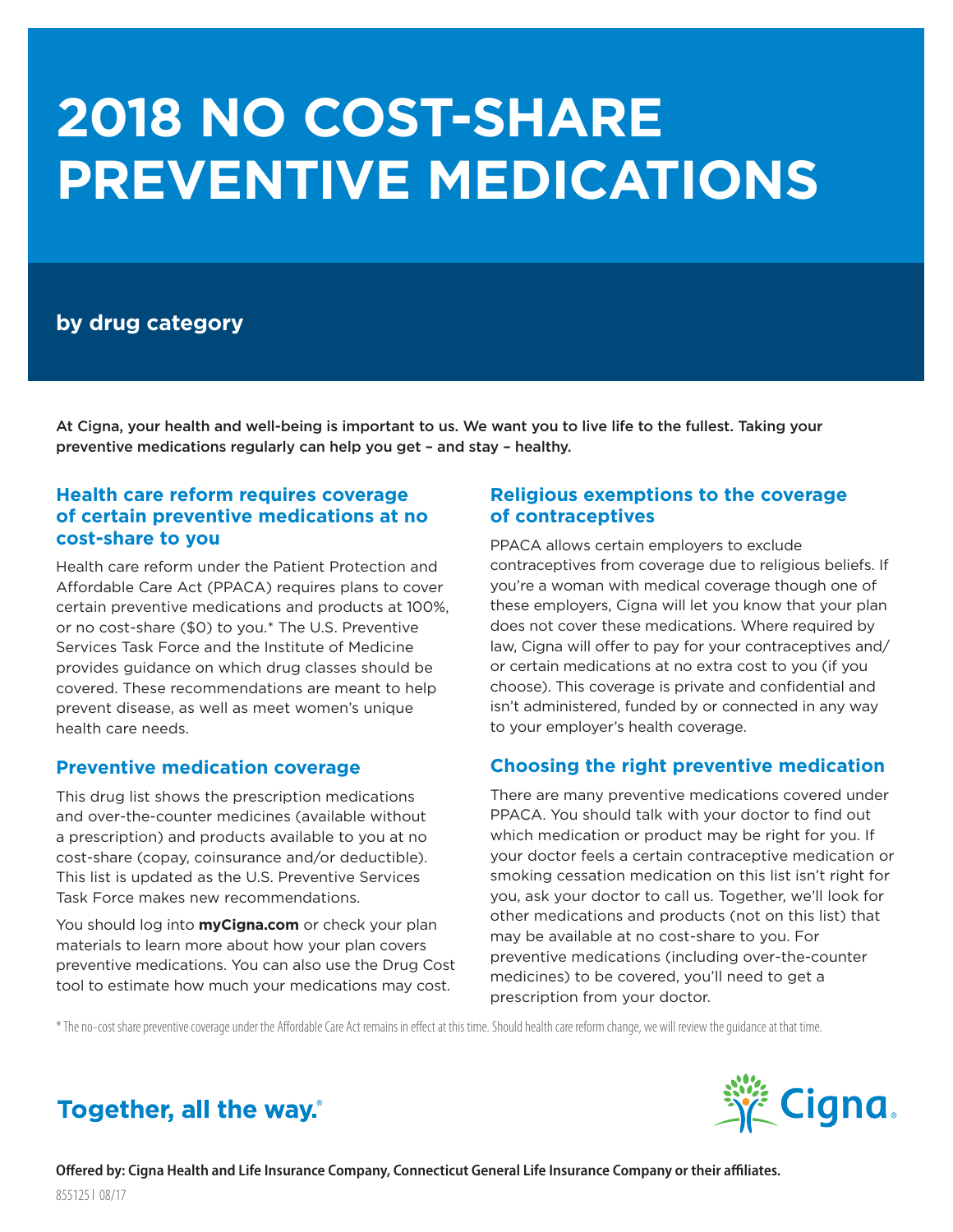**This drug list shows the prescription medications and over-the-counter medicines and products available to you at no cost-share under PPACA. This list is updated as the U.S. Preventive Services Task Force makes new recommendations.**

## **Aspirin Products**

Ascriptin Aspir 81 aspirin aspirin EC Aspir-low Bayer chewable aspirin buffered aspirin Bufferin children's aspirin Ecotrin EcPirin Lite Coat Aspirin low-dose aspirin EC tri-buffered aspirin

#### **Breast Cancer Prevention**

#### Available to females

| raloxifene |
|------------|
| tamoxifen  |

#### **Barrier Contraception**

#### Available to females

Caya Contoured Conceptrol FC2 Female Condom Femcap Gynol II Today Contraceptive Sponge **VCF** Wide Seal Diaphragm

## **Bowel Prep Products for Colorectal Cancer Screenings**

#### Available to males and females 50–75 years of age

Alophen bisacodyl Bisa-lax Clearlax Colyte With Flavor Packets Correctol Ducodyl Dulcolax Gavilax Gavilyte-C

Gavilyte-G Gavilyte-N Gentle laxative **Gentlelax Gialax** Glycolax GoLytely Healthylax Laxaclear laxative tablet Miralax Moviprep Natura-lax Nulytely With Flavor Packs Osmoprep peg 3350 peg 3350-electrolyte peg 3350 with flavor packs peg-prep Powderlax Prepopik Purelax **Smoothlax** Suprep TriLyte with flavor packets women's laxative

## **Cholesterol Medications+**

#### Available to males and females 40-75 years of age

atorvastatin 10mg, 20mg fluvastatin 20mg, 40mg fluvastatin ER 80mg lovastatin 20, 40mg pravastatin 10mg, 20mg, 40mg, 80 mg rosuvastatin 5mg, 10mg simvastatin 10 mg, 20mg, 40 mg

## **Emergency Contraception**

#### Available to females

Aftera Econtra EZ Ella Fallback solo levonorgestrel My Way Next Choice One Dose Opcicon One-Step Option 2 React Take Action

#### **Hormonal Contraception^\***

#### Available to females

Altavera Alyacen Amethia Amethia LO Apri Aranelle Ashlyna Aubra Aviane Azurette Balziva Bekyree Blisovi 24 FE Blisovi FE Briellyn Camila Camrese Camrese lo Caziant Chateal Cryselle Cyclafem Cyred Dasetta Daysee Deblitane Delyla desogestrel-ethinyl estradiol desogestr-eth estrad eth estra drospirenone-eth estra-levomef drospirenone-ethinyl estradiol Elinest **Emoquette** Enpresse Enskyce Errin Estarylla ethynodiol-ethinyl estradiol Falmina Fayosim

+ For plans renewing on or after November 1, 2017, these medications are covered at no cost (\$0) as preventive medications under the Patient Protection and Affordable Care Act (PPACA). This means that, as of your plan's renewal date, you won't pay any money to fill a prescription for these medications. PPACA coverage requirements do not apply to all plans; for those plans, you'll have to pay your plan's preventive cost-share to fill these medications. To find out how your plan covers PPACA preventive medications, log into myCigna.com and use the Drug Cost tool or check your plan materials.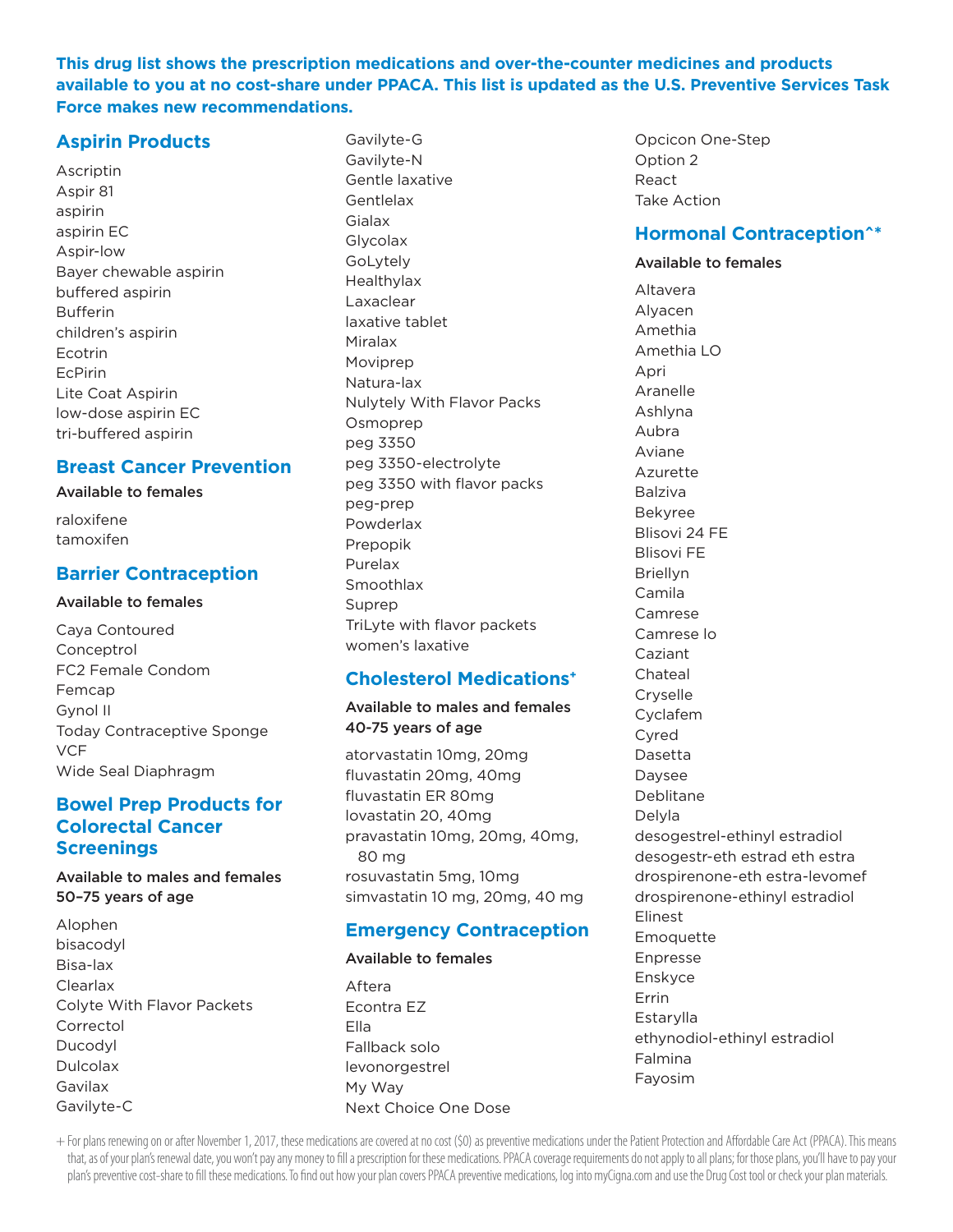#### **Hormonal Contraception^\*** (continued)

Femynor Gianvi Gildagia Heather introvale Isibloom Jencycla Jolessa Jolivette Juleber Junel Junel FE Junel FE 24 Kaitlib FE Kariva Kelnor 1-35 **Kimidess** Kurvelo Larin Larin 24 FE Larin FF Larissia Layolis FE Leena Lessina levonest levonorgestrel-eth estradiol levonorg-eth estrad eth estrad Levora-28 Lomedia 24 FE Loryna low-ogestrel Lutera Lyza Marlissa Mibelas 24 FE Microgestin Microgestin 24 FE Microgestin FE Mono-Linyah Mononessa Myzilra Necon Nikki Nora-be norethindrone norethindron-ethinyl estradiol norethin-eth estra-ferrous fum norgestimate-ethinyl estradiol Norlyda

Norlvroc Nortrel Ocella Orsythia Philith Pimtrea Pirmella Portia Previfem Quasense Rajani Reclipsen Rivelsa Setlakin Sharobel Sprintec Sronyx Sveda Tarina FE Tilia FE Tri Femvnor Tri-Estarylla Tri-Legest FE Tri-Linyah Tri-Lo-Estarvlla Tri-Lo-Marzia Tri-Lo-Sprintec **Trinessa** Trinessa  $10$ Tri-Previfem Tri-Sprintec Trivora-28 Velivet Vestura Vienva Viorele Vyfemla Wera Wymzya FE Xulane **Zarah** Zenchent **Zenchent FF** Zovia 1-35e Zovia 1-50e

- $\wedge$  If your doctor feels these medications aren't right for you, ask him/her to call us. There may be other brands available at no cost-share to you
- \* Generic hormonal contraceptives are available at no cost-share to you, even though they may not be listed here

## **Fall Prevention/Vitamin D Supplementation**

#### Available to adults 65 years of age and older to prevent falls

**Baby D Drops** Baby vitamin D3 D3-2000 D3-50 D drops Decara Delta D3 Dialyvite Vitamin D3 Max D-vi-sol D-vita Just D Kids vitamin D3 Maximum D3 Optimal D3 Optimal D3 M Replesta Replesta NX Super Daily D3 Thera-D Vitajov daily D vitamin D vitamin D3 vitamin D-400

## **Folic Acid Supplementation**

Available to females (Only includes products containing 0.4 mg-0.8 mg of folic acid)

Daily prenatal  $FA-8$ folic acid **KPN** One daily prenatal Perry Prenatal Prenatal Prenatal complete Prenatal formula Prenatal Formula-DHA Prenatal multi + DHA Prenatal multivitamin Prenatal multivitamin-DHA Prenatal vitamin Right Step prenatal vitamins Urosex